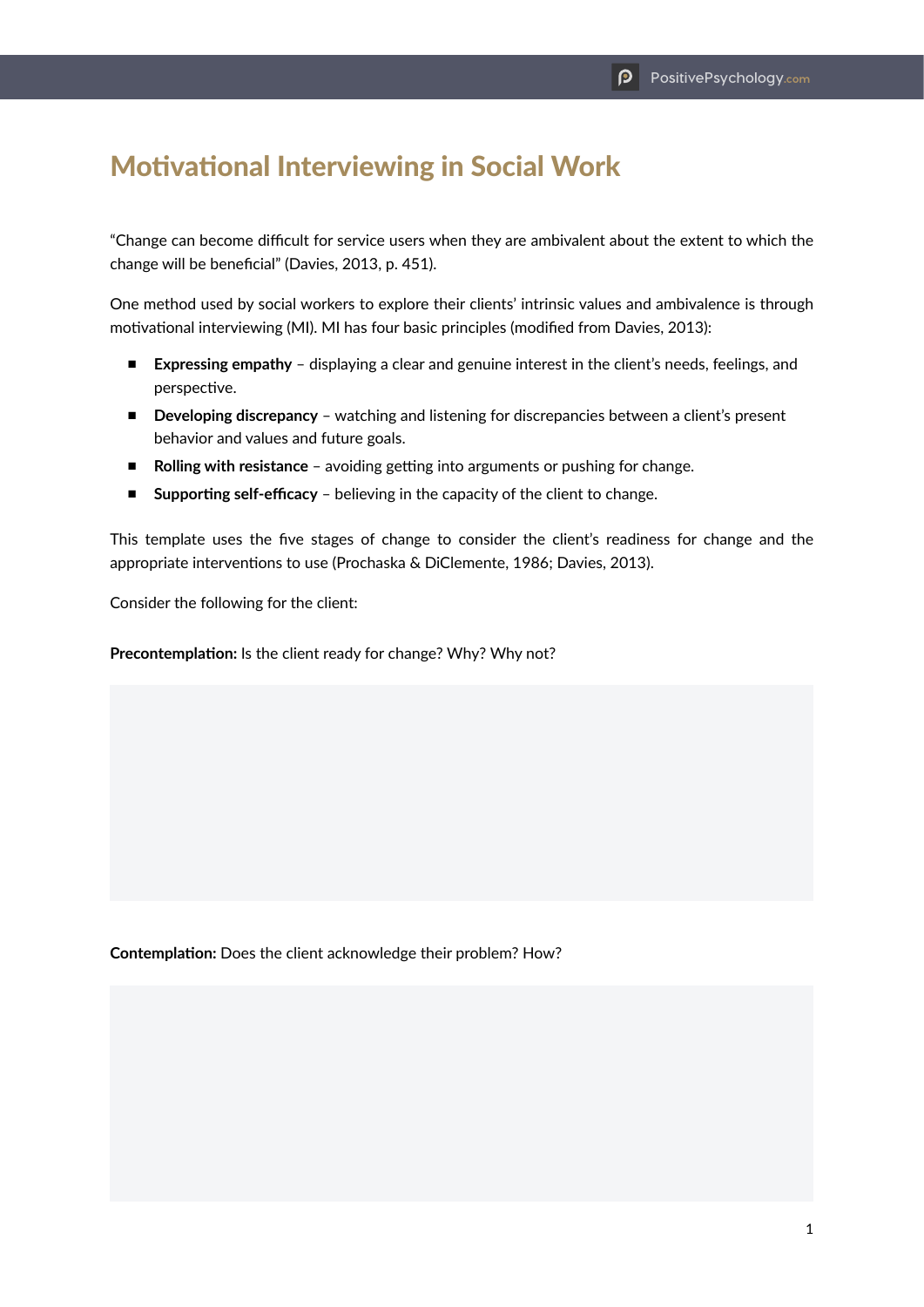**Preparation:** Is the client taking the necessary steps to fix the problem and make the changes? How? And, if not, why not?

**Action:** Is the client taking the steps required? If not, how can they be supported?

**Maintenance:** Has the client maintained the change? What are they doing or not doing? How can they be supported?

The client should be encouraged to create and implement a plan, including goals and the specific tasks required.

MI is beneficial for clients wishing to make behavioral changes and overcome problems or challenging circumstances.